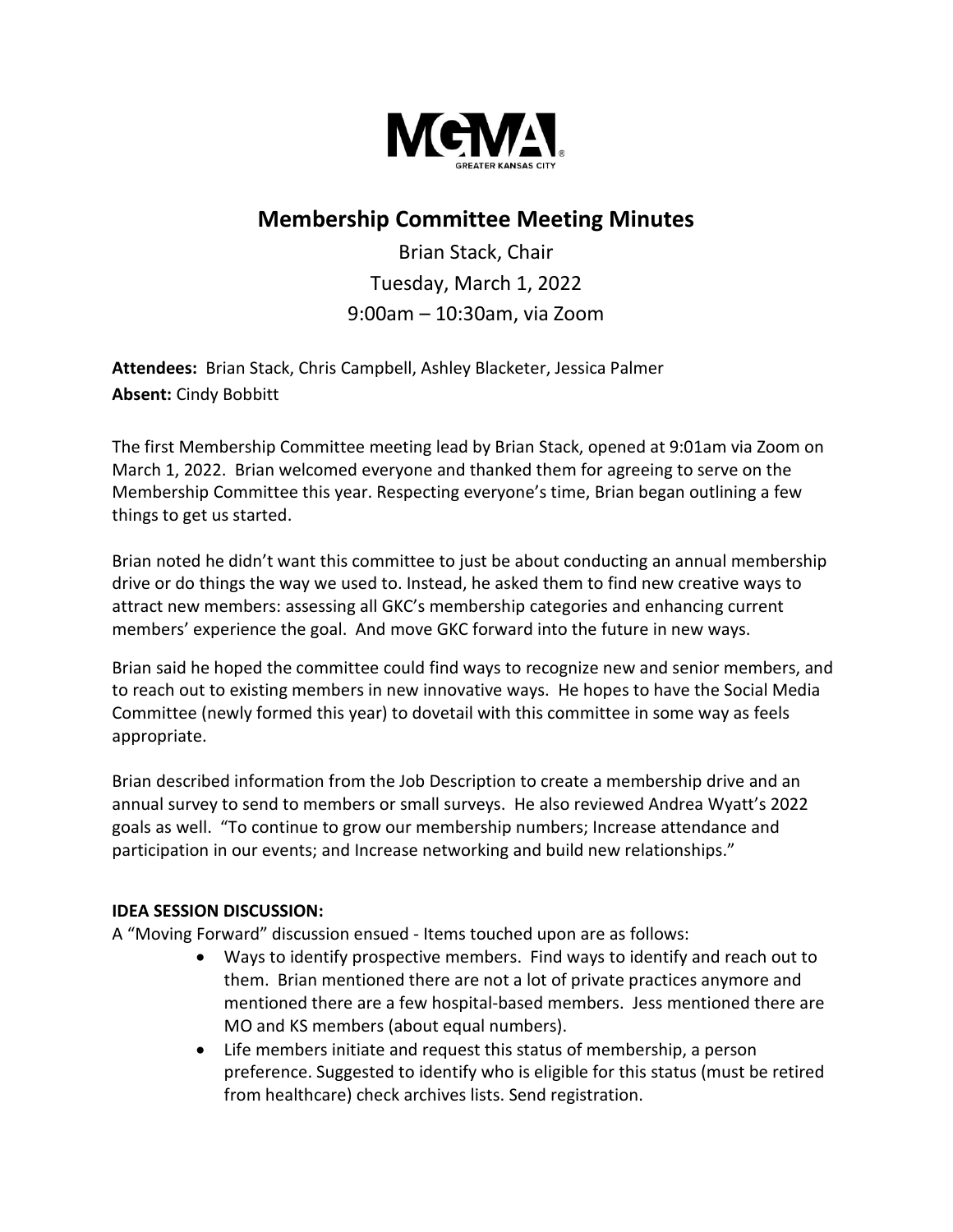• Active Member Question: "Do working managers want to be membership, and is it still relevant to them today?" The group discussed ways to generate interest, what help can the association give them, and what they get from membership in the association.

## **OPTIONS:**

- Explore ways to identify prospective members **"Gimme a Name"**
- Build Life Member roster feature in newsletter. **"What have you been up to?"**
- Brian: Send handwritten "Thank You" note to those upon joining.
- Chris suggested "selling" the membership, sell the benefits of it look at it more deeply for the younger members.
- Ashley: suggested having mixers -- talking about millennials, a big thing for younger generation – or a low virtual mixer.
	- o She asked about marketing on the Kansas side lots of private practices in Leavenworth area. Reach out to them with a targeted plan and brochure of benefits –
- Offer things like \$buck discounts, "sign up and get Starbucks card for \$??".
- Ashley asked, "What are the demographics of GKC?" Older generation stayed to retire – new ones don't stay more than a year or two. Chris mentioned that people stay in positions, get what they need, and then move on to something new.
- Ashley suggested reaching out to younger managers and new physicians where are they going? Include cosmetic practices, new unusual practices. Look at the demographics.
- What to include: Marketing: Wear a hat or sunglasses with GKC MGMA on it. Give away sanitizers. Christmas marketing. Celebrate GKC's Birthday!
- Brian noted many private practices have been absorbed by hospitals number of free-standing are GKC members, some are not.
- Brian offered utilizing the Business Partners and their collections Find ways to recognize our BPs more.
- Jess: Now that pandemic is slowing, we are going back to live meetings after April. In-person meetings will help with networking again. With Zoom networking is missing.
- Brian said GKC has not had much success with student population from local colleges. Find student in graduate programs. Start thinking of ways to move into new ways of reaching out.
- Chris: Existing members are we meeting their needs? Looking for new members. Jess commented the new younger managers we sometimes lose as they don't renew the  $2^{nd}$  year.
- Business Partners Offer Starbucks Card to those offering suggestions to attract new members.
- Recognize length of membership in GKC– Long time recognitions in newsletter.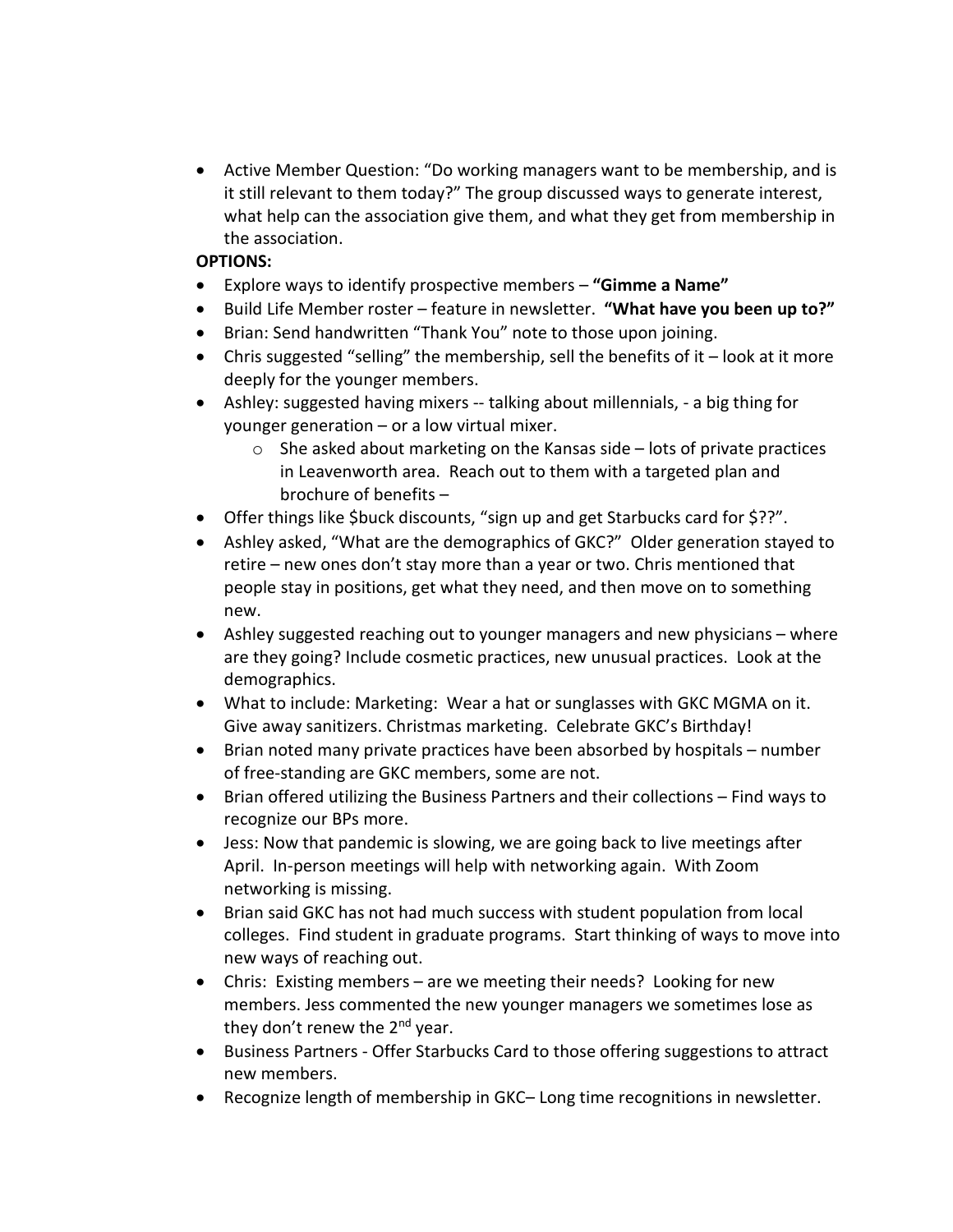- Attracting students in local healthcare administration programs?
- How do we effectively use social media?
	- o Articles see **"Why Millennials Aren't Joining"**

### **THOUGHTS FROM COMMITTEE MEMBERS**

Brian asked for input from committee members – what say you?

#### • **\*\*\*\* Two weeks from now.**

- o Talk at the meeting on Wednesday, looking at ways to reach out. Business card size. Create packet of information –
- **\*\*\*\* TEAM LEADS SPECIAL:**
	- o Member package and **"Hop on the Train"** to get team leads. Give discounts for them in a package. \$10 off for new members. Get bang for the buck.

### **MORE IDEAS:**

- GKC focused on Managers previously. Now use teams with a team lead for each.
- Focus now on others in the practices broad-based enough management
- **IDEA: Ashley suggested a sub- membership of leads** under **the management.** Managers delegate to others these days.
- **IDEA: Referrals – create a membership offer – use a business card – for appointment gets \$5 referral process**. **If you join \$5 gift card as incentive – win – win.**
- **IDEA: Trial Memberships – 6-month members. Discount for first year.**
- **IDEA: Trial mixer – webinar - variety of options.**
- Deliver education networking Membership retention -
- **Mental Health** live networking Don't be so serious and get the "spark" back in everyone. Get everything flowing again.
- **Chicken Pickle ball - all ages**. Meet at a park, barbecue. Open bring family and friends – Sociologist talk and laughter.
- **IDEA: Chris - Team lead. Marketing prospective.** Sell the benifits to everyone. Young people are less loyal to employers- salary as job hopping.
- **IDEA:** not just a job opening but create a **Job Board. Website okay to use.** Network with other practices – leads for us, Employer and take skill with them. Create a Job board - *Check with Kerri Craven on KCMPA's job board.*

JOB Boards on social media? Look more into this. Post on facebook (old fashioned) Intertwine together with all social media. Instagram, Tick Tock –

- Chris: What is the general age groups make up GKC?
- More social get back to social be able to get members.
- Brian: Best way to address **Hop on the Train**:
	- o Be ready to go with the benefits.
	- o Instant gratitude
	- o give them a packet that outlines the benefits.